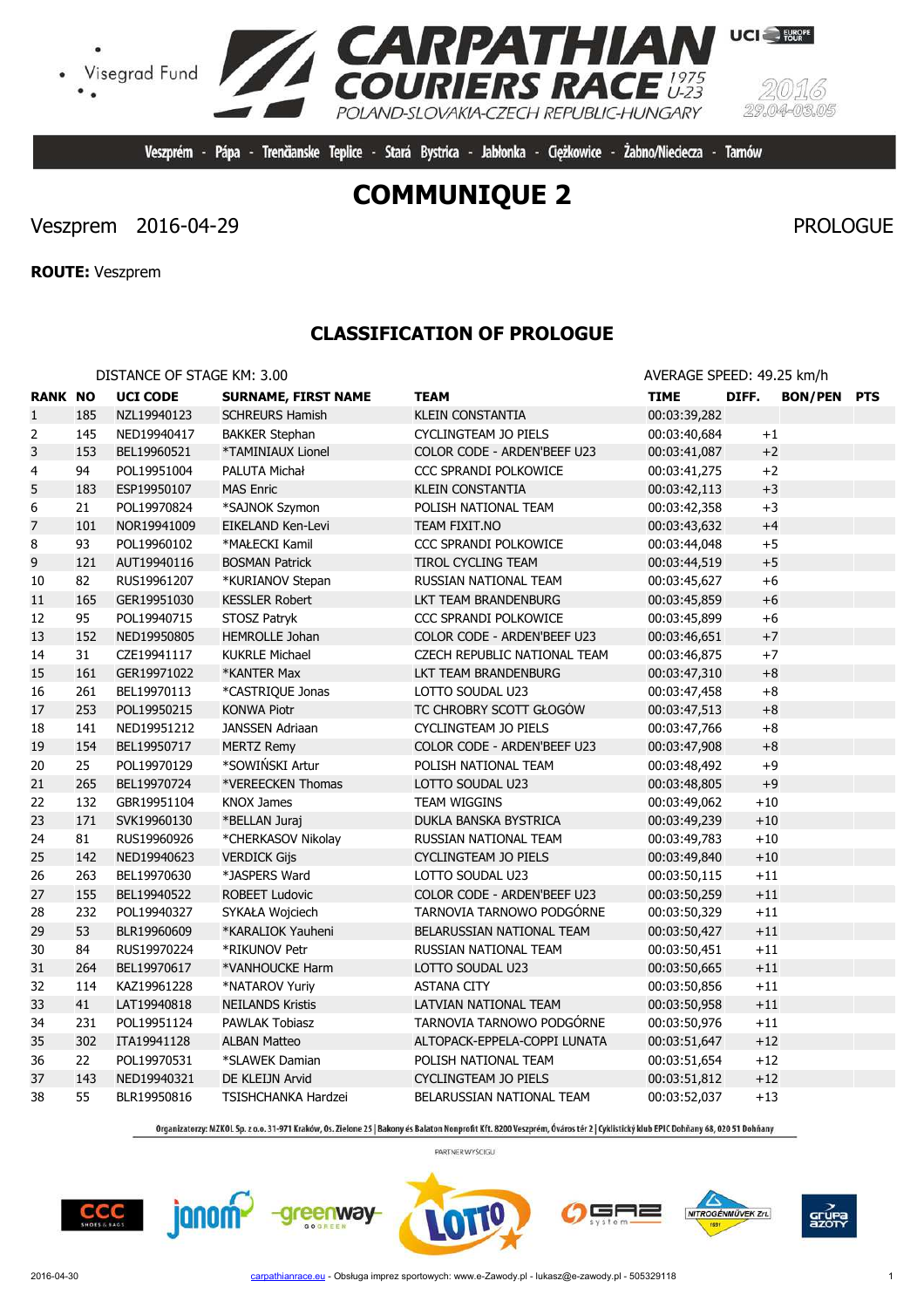



|          |           |                            |                                    | Veszprém - Pápa - Trenčianske Teplice - Stará Bystrica - Jabłonka - Ciężkowice - Żabno/Nieciecza - Tarnów |                              |                |  |
|----------|-----------|----------------------------|------------------------------------|-----------------------------------------------------------------------------------------------------------|------------------------------|----------------|--|
| 39       | 125       | AUT19950121                | <b>WACHTER Alexander</b>           | TIROL CYCLING TEAM                                                                                        | 00:03:52,337                 | $+13$          |  |
| 40       | 184       | BEL19961224                | *MOLLY Kenny                       | <b>KLEIN CONSTANTIA</b>                                                                                   | 00:03:52,444                 | $+13$          |  |
| 41       | 163       | GER19950510                | ROHDE Leon R.                      | LKT TEAM BRANDENBURG                                                                                      | 00:03:52,555                 | $+13$          |  |
| 42       | 102       | NOR19950819                | <b>OVERLAND Bjornar</b>            | TEAM FIXIT.NO                                                                                             | 00:03:52,734                 | $+13$          |  |
| 43       | 122       | AUT19961002                | *BRKIC Benjamin                    | TIROL CYCLING TEAM                                                                                        | 00:03:52,786                 | $+13$          |  |
| 44       | 124       | AUT19940922                | <b>PAULUS Dennis</b>               | TIROL CYCLING TEAM                                                                                        | 00:03:53,343                 | $+14$          |  |
| 45       | 133       | GBR19950117                | <b>KELLY Jake</b>                  | <b>TEAM WIGGINS</b>                                                                                       | 00:03:53,416                 | $+14$          |  |
| 46       | 123       | AUT19940514                | SCHONBERGER Sebastian              | TIROL CYCLING TEAM                                                                                        | 00:03:53,525                 | $+14$          |  |
| 47       | 301       | POL19940105                | <b>REKITA Szymon</b>               | ALTOPACK-EPPELA-COPPI LUNATA                                                                              | 00:03:53,586                 | $+14$          |  |
| 48       | 225       | CZE19950713                | SEKANINA Adam                      | <b>FAVORIT BRNO</b>                                                                                       | 00:03:53,624                 | $+14$          |  |
| 49       | 193       | UKR19960216                | *MALEEV Timur                      | ISD JORBI CONTINENTAL TEAM                                                                                | 00:03:53,679                 | $+14$          |  |
| 50       | 274       | POL19950110                | SOLIŃSKI Jakub                     | POGOŃ MOSTOSTAL PUŁAWY                                                                                    | 00:03:53,691                 | $+14$          |  |
| 51       | 85        | RUS19970311                | *BORISOV Aleksandr                 | RUSSIAN NATIONAL TEAM                                                                                     | 00:03:54,173                 | $+15$          |  |
| 52       | 32        | CZE19960924                | *CAMDRA Pavel                      | CZECH REPUBLIC NATIONAL TEAM                                                                              | 00:03:54,195                 | $+15$          |  |
| 53       | 273       | POL19960525                | *GÓRECKI Patryk                    | POGOŃ MOSTOSTAL PUŁAWY                                                                                    | 00:03:54,586                 | $+15$          |  |
| 54       | 215       | ITA19960711                | *PERNIGO Matteo                    | LIFE TEAM                                                                                                 | 00:03:54,642                 | $+15$          |  |
| 55       | 103       | NOR19960606                | *MADSEN Kristoffer                 | TEAM FIXIT.NO                                                                                             | 00:03:54,782                 | $+15$          |  |
| 56       | 111       | KAZ19960306                | *SHTEIN Grigoriy                   | <b>ASTANA CITY</b>                                                                                        | 00:03:54,784                 | $+15$          |  |
| 57       | 135       | GBR19950208                | <b>THOMPSON Michael</b>            | <b>TEAM WIGGINS</b>                                                                                       | 00:03:54,836                 | $+15$          |  |
| 58       | 255       | POL19960506                | *TUREK Kamil                       | TC CHROBRY SCOTT GŁOGÓW                                                                                   | 00:03:54,849                 | $+15$          |  |
| 59       | 134       | GBR19950326                | <b>HALL Luc</b>                    | <b>TEAM WIGGINS</b>                                                                                       | 00:03:54,941                 | $+15$          |  |
| 60       | 113       | KAZ19970425                | *TSOY Vladimir                     | <b>ASTANA CITY</b>                                                                                        | 00:03:55,133                 | $+16$          |  |
| 61       | 104       | NOR19960716                | *JACOBSEN Andreas                  | TEAM FIXIT.NO                                                                                             | 00:03:55,135                 | $+16$          |  |
| 62       | 52        | BLR19940721                | SHEMETAU Mikhail                   | BELARUSSIAN NATIONAL TEAM                                                                                 | 00:03:55,284                 | $+16$          |  |
| 63       | 15        | SVK19940210                | <b>MALOVEC Lubos</b>               | SLOVAKIAN NATIONAL TEAM                                                                                   | 00:03:55,372                 | $+16$          |  |
| 64       | 54        | BLR19950630                | AKHRAMENKA Yauheni                 | BELARUSSIAN NATIONAL TEAM                                                                                 | 00:03:55,487                 | $+16$          |  |
| 65       | 164       | GER19960307                | *FRAHM Jasper                      | LKT TEAM BRANDENBURG                                                                                      | 00:03:55,750                 | $+16$          |  |
| 66       | 235       | POL19950311                | KRZYWDA Patryk                     | TARNOVIA TARNOWO PODGÓRNE                                                                                 | 00:03:55,841                 | $+16$          |  |
| 67       | 42        | LAT19970420                | *GAVARS Eriks                      | LATVIAN NATIONAL TEAM                                                                                     | 00:03:55,902                 | $+16$          |  |
| 68       | 283       | GER19950513                | NIEDERLAG Luca                     | KED - STEVENS RADTEAM BERLIN                                                                              | 00:03:55,928                 | $+16$          |  |
| 69       | 224       | CZE19951023                | <b>NEUMAN Dominik</b>              | <b>FAVORIT BRNO</b>                                                                                       | 00:03:56,022                 | $+17$          |  |
| 70       | 201       | HUN19960928                | *FILUTAS Viktor                    | <b>SZUPER BETON</b>                                                                                       | 00:03:56,103                 | $+17$          |  |
| 71       | 221       | CZE19940222                | <b>DOLEZEL Radovan</b>             | <b>FAVORIT BRNO</b>                                                                                       | 00:03:56,219                 | $+17$          |  |
| 72       | 262       | BEL19970502                | *VERWILST Aaron                    | LOTTO SOUDAL U23                                                                                          | 00:03:56,380                 | $+17$          |  |
| 73       | 44        | LAT19970720                | *RIEKSTINS Matiss                  | LATVIAN NATIONAL TEAM                                                                                     | 00:03:56,628                 | $+17$          |  |
| 74       | 251       | POL19940824                | <b>GRABIS Mateusz</b>              | TC CHROBRY SCOTT GŁOGÓW                                                                                   | 00:03:56,640                 | $+17$          |  |
| 75       | 34        | CZE19970516                | *SORM Jiri                         | CZECH REPUBLIC NATIONAL TEAM                                                                              | 00:03:56,666                 | $+17$          |  |
| 76       | 131       | GBR19940226                | PEARSON Daniel                     | TEAM WIGGINS                                                                                              | 00:03:56,817                 | $+17$          |  |
| 77       | 294       | POL19971016                | *KUKLEWICZ Karol                   | TKK PACIFIC TORUN                                                                                         | 00:03:56,971                 | $+17$          |  |
| 78       | 151       | BEL19970720                | *MORTIER Julien                    | COLOR CODE - ARDEN'BEEF U23                                                                               | 00:03:57,173                 | $+18$          |  |
| 79       | 75        | UKR19951105                | POHORELOV Vladyslav                | UKRAINIAN NATIONAL TEAM                                                                                   | 00:03:57,206                 | $+18$          |  |
| 80       | 162       | GER19940919                | SOBALLA Carl                       | LKT TEAM BRANDENBURG                                                                                      | 00:03:58,027                 | $+19$          |  |
|          |           |                            |                                    |                                                                                                           | 00:03:58,053                 |                |  |
| 81       | 281       | GER19960416                | *JURSS Malte                       | KED - STEVENS RADTEAM BERLIN                                                                              |                              | $+19$          |  |
| 82       | 33        | CZE19960127                | *SIPOS Marek                       | CZECH REPUBLIC NATIONAL TEAM                                                                              | 00:03:58,264<br>00:03:58,314 | $+19$          |  |
| 83       | 105       | NOR19950219                | <b>BREIVOLD Jon</b>                | TEAM FIXIT.NO                                                                                             |                              | $+19$          |  |
| 84<br>85 | 72<br>252 | UKR19951012<br>POL19940822 | <b>GLADYSH Roman</b><br>NAJS Jakub | UKRAINIAN NATIONAL TEAM<br>TC CHROBRY SCOTT GŁOGÓW                                                        | 00:03:58,565<br>00:03:58,616 | $+19$<br>$+19$ |  |
|          | 192       |                            |                                    |                                                                                                           | 00:03:58,621                 |                |  |
| 86       |           | UKR19950302                | KREMINSKYI Vladyslav               | ISD JORBI CONTINENTAL TEAM                                                                                |                              | $+19$          |  |
| 87       | 61        | LTU19970226                | *LASINIS Venantas                  | LITHUANIAN NATIONAL TEAM                                                                                  | 00:03:58,812                 | $+19$          |  |
| 88       | 323       | SRB19940506                | STEFANOVIC Stefan                  | TEAM METALAC QUICK                                                                                        | 00:03:59,064                 | $+20$          |  |
| 89       | 305       | POL19950604                | SZELĄG Gracjan                     | ALTOPACK-EPPELA-COPPI LUNATA                                                                              | 00:03:59,199                 | $+20$          |  |

Organizatorzy: MZKOL Sp. z o.o. 31-971 Kraków, Os. Zielone 25 | Bakony és Balaton Nonprofit Kft. 8200 Veszprém, Óváros tér 2 | Cyklistický klub EPIC Dohňany 68, 020 51 Dohňany

PARTNER WYŚCIGU







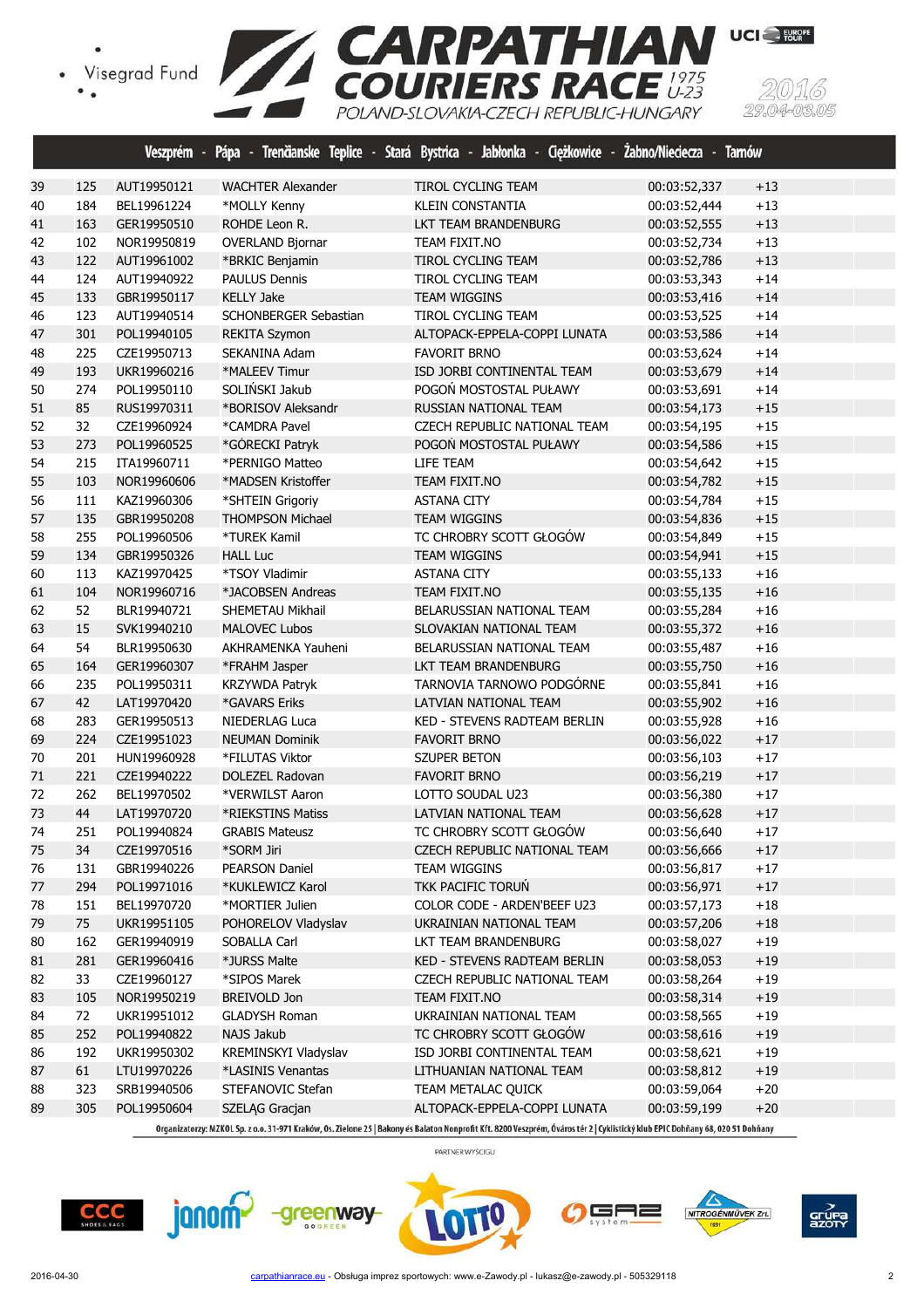



|     |        | Veszprém -  |                            | Pápa - Trenčianske Teplice - Stará Bystrica - Jabłonka - Ciężkowice - Żabno/Nieciecza - Tarnów |              |       |
|-----|--------|-------------|----------------------------|------------------------------------------------------------------------------------------------|--------------|-------|
| 90  | 315    | UKR19970923 | *SOLTASIUK Vladyslaw       | KYIV REGIONAL TEAM                                                                             | 00:03:59,211 | $+20$ |
| 91  | 292    | POL19961029 | *GUTEK Mikołaj             | TKK PACIFIC TORUN                                                                              | 00:03:59,522 | $+20$ |
| 92  | 83     | RUS19950124 | KOBERNIAK Evgenii          | RUSSIAN NATIONAL TEAM                                                                          | 00:03:59,708 | $+20$ |
| 93  | 203    | HUN19941219 | <b>LOKI Bence</b>          | <b>SZUPER BETON</b>                                                                            | 00:03:59,975 | $+20$ |
| 94  | 312    | UKR19950412 | <b>MORUHA Anton</b>        | KYIV REGIONAL TEAM                                                                             | 00:04:00,019 | $+21$ |
| 95  | 254    | POL19961129 | *NOWICKI Kacper            | TC CHROBRY SCOTT GŁOGÓW                                                                        | 00:04:00,469 | $+21$ |
| 96  | 45     | LAT19970118 | *RUBENIS Klavs             | LATVIAN NATIONAL TEAM                                                                          | 00:04:01,086 | $+22$ |
| 97  | 73     | UKR19970929 | *CHERNYAVSKYI Andriy       | UKRAINIAN NATIONAL TEAM                                                                        | 00:04:01,108 | $+22$ |
| 98  | 174    | SVK19971212 | *KOVACIK Vladmir           | DUKLA BANSKA BYSTRICA                                                                          | 00:04:01,316 | $+22$ |
| 99  | 282    | GER19970729 | *MALCHAREK Moritz          | KED - STEVENS RADTEAM BERLIN                                                                   | 00:04:01,783 | $+22$ |
| 100 | 311    | UKR19950926 | SHUMILOV Yurii             | KYIV REGIONAL TEAM                                                                             | 00:04:02,067 | $+23$ |
| 101 | 295    | POL19960713 | *ZIELIŃSKI Marceli         | TKK PACIFIC TORUN                                                                              | 00:04:02,241 | $+23$ |
| 102 | 211    | ITA19940702 | <b>ACCO Francesco</b>      | LIFE TEAM                                                                                      | 00:04:02,245 | $+23$ |
| 103 | 222    | CZE19970916 | *KUNT Lukas                | <b>FAVORIT BRNO</b>                                                                            | 00:04:02,338 | $+23$ |
| 104 | 331    | HUN19970722 | *ZATHURECZKY Mark          | MUGENRACE TEAM PROLOG                                                                          | 00:04:02,492 | $+23$ |
| 105 | 191    | UKR19940202 | <b>KLEPIKOV Ilya</b>       | ISD JORBI CONTINENTAL TEAM                                                                     | 00:04:03,155 | $+24$ |
| 106 | 204    | HUN19960326 | *MORICZ Daniel             | <b>SZUPER BETON</b>                                                                            | 00:04:03,166 | $+24$ |
| 107 | 271    | POL19960125 | *SOLIŃSKI Patryk           | POGOŃ MOSTOSTAL PUŁAWY                                                                         | 00:04:03,447 | $+24$ |
| 108 | 214    | ITA19960827 | *GARZI Lorenzo             | LIFE TEAM                                                                                      | 00:04:03,503 | $+24$ |
| 109 | 14     | SVK19941031 | VANCO Jakub                | SLOVAKIAN NATIONAL TEAM                                                                        | 00:04:03,614 | $+24$ |
| 110 | 291    | POL19961008 | *ZŁOTOWICZ Patryk          | TKK PACIFIC TORUŃ                                                                              | 00:04:03,620 | $+24$ |
| 111 | 304    | ITA19940121 | <b>TORTOMASI Leonardo</b>  | ALTOPACK-EPPELA-COPPI LUNATA                                                                   | 00:04:03,903 | $+24$ |
| 112 | 303    | ITA19960607 | *FUGGIANO Rocco            | ALTOPACK-EPPELA-COPPI LUNATA                                                                   | 00:04:03,927 | $+24$ |
| 113 | 74     | UKR19970906 | *PIDKIVKA Vitaliy          | UKRAINIAN NATIONAL TEAM                                                                        | 00:04:03,989 | $+24$ |
| 114 | 234    | POL19951216 | KORCZYŃSKI Borys           | TARNOVIA TARNOWO PODGÓRNE                                                                      | 00:04:04,045 | $+25$ |
| 115 | 144    | NED19940507 | <b>BOS Maikel</b>          | <b>CYCLINGTEAM JO PIELS</b>                                                                    | 00:04:04,446 | $+25$ |
| 116 | $71\,$ | UKR19970104 | *SHEVCHUK Taras            | UKRAINIAN NATIONAL TEAM                                                                        | 00:04:04,851 | $+25$ |
| 117 | 321    | SRB19940309 | <b>BORISAVLJEVIC Milos</b> | <b>TEAM METALAC QUICK</b>                                                                      | 00:04:04,876 | $+25$ |
| 118 | 112    | KAZ19940625 | LUCHSHENKO Sergey          | <b>ASTANA CITY</b>                                                                             | 00:04:05,647 | $+26$ |
| 119 | 322    | SRB19960227 | *DOGAJEVIC Milan           | <b>TEAM METALAC QUICK</b>                                                                      | 00:04:06,236 | $+27$ |
| 120 | 332    | SRB19970116 | *NIMCEVIC Dario            | MUGENRACE TEAM PROLOG                                                                          | 00:04:06,878 | $+27$ |
| 121 | 233    | POL19960127 | *WIEWIÓR Patryk            | TARNOVIA TARNOWO PODGÓRNE                                                                      | 00:04:07,209 | $+28$ |
| 122 | $11\,$ | SVK19941227 | <b>KRAJICEK Matej</b>      | SLOVAKIAN NATIONAL TEAM                                                                        | 00:04:07,224 | $+28$ |
| 123 | 195    | UKR19960208 | *UDOD Rinat                | ISD JORBI CONTINENTAL TEAM                                                                     | 00:04:07,256 | $+28$ |
| 124 | 65     | LTU19950504 | RACIUNAS Mykolas           | LITHUANIAN NATIONAL TEAM                                                                       | 00:04:07,339 | $+28$ |
| 125 | 35     | CZE19971201 | *STIBINGER Matej           | <b>CZECH REPUBLIC NATIONAL TEAM</b>                                                            | 00:04:07,367 | $+28$ |
| 126 | 51     | BLR19941202 | TSISHKOU Raman             | BELARUSSIAN NATIONAL TEAM                                                                      | 00:04:07,518 | $+28$ |
| 127 | 202    | HUN19951126 | ROZSA Balazs               | <b>SZUPER BETON</b>                                                                            | 00:04:08,080 | $+29$ |
| 128 | 333    | HUN19950712 | RUTTKAY Zoltan             | MUGENRACE TEAM PROLOG                                                                          | 00:04:08,098 | $+29$ |
| 129 | 24     | POL19950805 | <b>KARBOWY Marcin</b>      | POLISH NATIONAL TEAM                                                                           | 00:04:08,862 | $+29$ |
| 130 | 62     | LTU19971023 | *TAUCIUS Jurgis            | LITHUANIAN NATIONAL TEAM                                                                       | 00:04:08,957 | $+29$ |
| 131 | 172    | SVK19961022 | *STRMISKA Andrej           | DUKLA BANSKA BYSTRICA                                                                          | 00:04:09,237 | $+30$ |
| 132 | 213    | ITA19940321 | <b>CARESIA Gianmarco</b>   | LIFE TEAM                                                                                      | 00:04:09,268 | $+30$ |
| 133 | 205    | HUN19950425 | <b>LENGYEL Zoltan</b>      | <b>SZUPER BETON</b>                                                                            | 00:04:09,605 | $+30$ |
| 134 | 13     | SVK19960612 | *BASKA Denis               | SLOVAKIAN NATIONAL TEAM                                                                        | 00:04:10,138 | $+31$ |
| 135 | 325    | SRB19970804 | *BAZALAC Miloje            | TEAM METALAC QUICK                                                                             | 00:04:10,226 | $+31$ |
| 136 | 181    | GER19960316 | *BOKELOH Jonas             | KLEIN CONSTANTIA                                                                               | 00:04:11,820 | $+32$ |
| 137 | 334    | HUN19960423 | *NAGY Oliver               | MUGENRACE TEAM PROLOG                                                                          | 00:04:12,133 | $+33$ |
| 138 | 313    | UKR19940518 | KOZACHENKO Serhii          | KYIV REGIONAL TEAM                                                                             | 00:04:12,251 | $+33$ |
| 139 | 314    | UKR19960910 | *BONDARENKO Pavlo          | KYIV REGIONAL TEAM                                                                             | 00:04:12,288 | $+33$ |
| 140 | 275    | POL19961012 | *ZAWISTOWSKI Kamil         | POGOŃ MOSTOSTAL PUŁAWY                                                                         | 00:04:12,328 | $+33$ |

Organizatorzy: MZKOL Sp. z o.o. 31-971 Kraków, Os. Zielone 25 | Bakony és Balaton Nonprofit Kft. 8200 Veszprém, Óváros tér 2 | Cyklistický klub EPIC Dohňany 68, 020 51 Dohňany

PARTNER WYŚCIGU







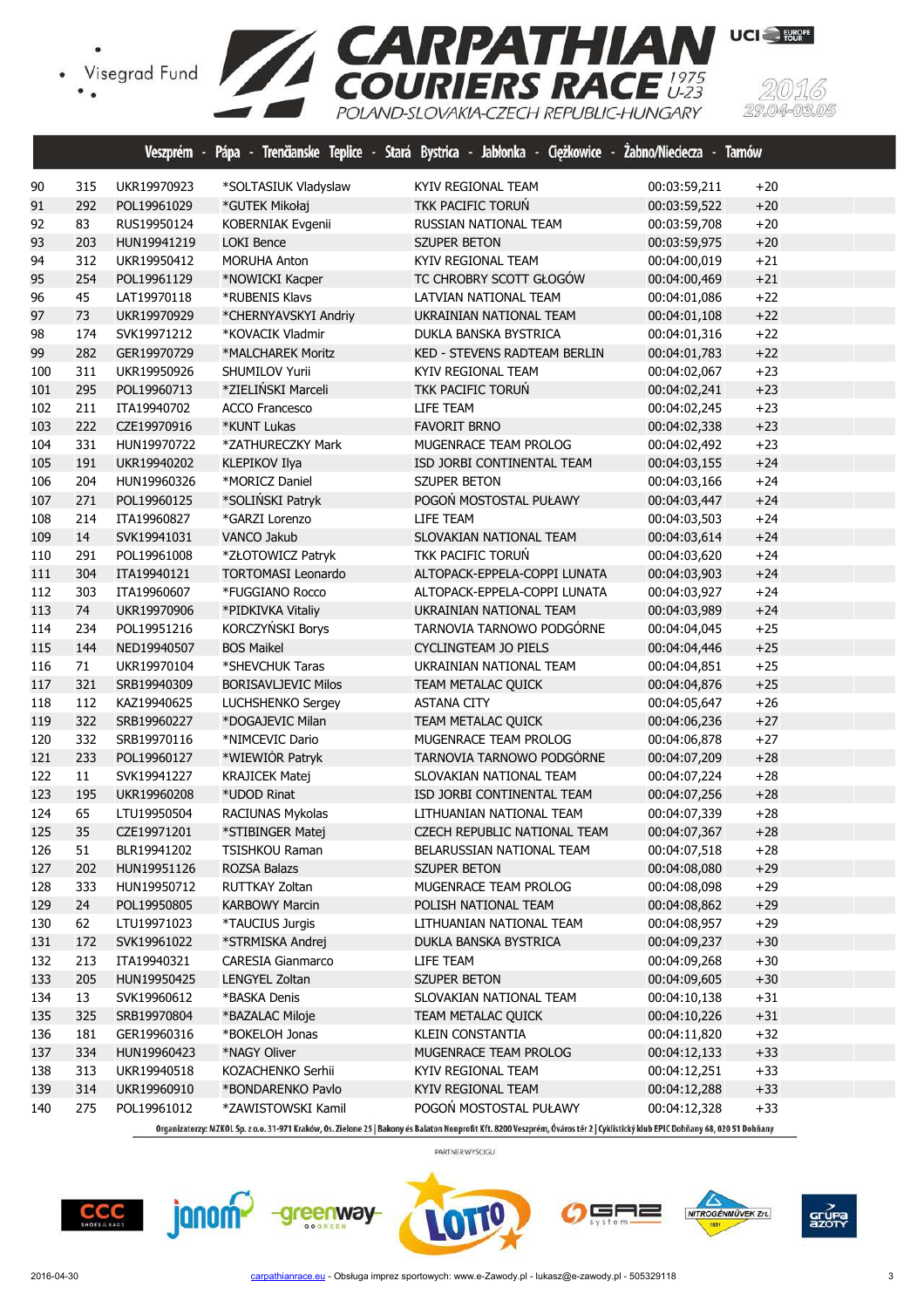• Visegrad Fund<br>• •



|     |     | <b>Veszprém</b> |                         | Pápa - Trenčianske Teplice - Stará Bystrica - Jabłonka - Ciężkowice - Żabno/Nieciecza - |              | <b>Tarnów</b> |
|-----|-----|-----------------|-------------------------|-----------------------------------------------------------------------------------------|--------------|---------------|
| 141 | 223 | CZE19950830     | <b>FIALA Petr</b>       | <b>FAVORIT BRNO</b>                                                                     | 00:04:12,348 | $+33$         |
| 142 | 23  | POL19960127     | *WEWIÓR Dominik         | POLISH NATIONAL TEAM                                                                    | 00:04:13,209 | $+34$         |
| 143 | 194 | UKR19960906     | *SELIVERSOV Roman       | ISD JORBI CONTINENTAL TEAM                                                              | 00:04:13,248 | $+34$         |
| 144 | 175 | SVK19970730     | *MENUS Tomas            | DUKLA BANSKA BYSTRICA                                                                   | 00:04:14,806 | $+35$         |
| 145 | 272 | POL19950422     | KASPERKIEWICZ Maciej    | POGOŃ MOSTOSTAL PUŁAWY                                                                  | 00:04:15,162 | $+36$         |
| 146 | 43  | LAT19950206     | <b>SARKANS Raivis</b>   | LATVIAN NATIONAL TEAM                                                                   | 00:04:15,748 | $+36$         |
| 147 | 212 | ITA19950502     | BORDACCHINI Andrea      | LIFE TEAM                                                                               | 00:04:18,788 | $+39$         |
| 148 | 63  | LTU19940612     | VIDEIKA Airidas         | LITHUANIAN NATIONAL TEAM                                                                | 00:04:19,199 | $+40$         |
| 149 | 284 | GER19970217     | *SCHMIEDEL Sebastian    | <b>KED - STEVENS RADTEAM BERLIN</b>                                                     | 00:04:22,555 | $+43$         |
| 150 | 182 | POR19940703     | <b>BICO Nuno</b>        | <b>KLEIN CONSTANTIA</b>                                                                 | 00:04:23,911 | $+44$         |
| 151 | 64  | LTU19960325     | *SVETIKAS Gintaras      | LITHUANIAN NATIONAL TEAM                                                                | 00:04:27,048 | $+48$         |
| 152 | 92  | POL19950217     | <b>BROŻYNA Piotr</b>    | CCC SPRANDI POLKOWICE                                                                   | 00:04:27,048 | $+48$         |
| 153 | 285 | GER19940616     | <b>CARSTENSEN Lucas</b> | <b>KED - STEVENS RADTEAM BERLIN</b>                                                     | 00:04:27,048 | $+48$         |
| 154 | 91  | POL19971030     | *BANASZEK Alan          | CCC SPRANDI POLKOWICE                                                                   | 00:04:27,048 | $+48$         |
| 155 | 293 | POL19971014     | *SÓJKA Mikołai          | <b>TKK PACIFIC TORUN</b>                                                                | 00:08:36,917 | $+4:57$       |

| <b>RIDERS:</b>            |     |
|---------------------------|-----|
| <b>STARTING</b>           | 155 |
| <b>FINISHING</b>          | 155 |
| <b>OUT OF TIME LIMITS</b> | O   |
| <b>DISQUALIFICATE</b>     | Ω   |

## **TEAM CLASSIFICATION ON PROLOGUE**

|                | <b>RANK UCI CODE</b> | <b>TEAM</b>                  | <b>COUNTRY</b> | <b>TIME</b> | DIFF. |
|----------------|----------------------|------------------------------|----------------|-------------|-------|
| 1              | CCC                  | CCC SPRANDI POLKOWICE        | <b>POL</b>     | 00:11:10    |       |
| 2              | <b>KLC</b>           | <b>KLEIN CONSTANTIA</b>      | <b>CZE</b>     | 00:11:13    | $+3$  |
| 3              | <b>CCA</b>           | COLOR CODE - ARDEN'BEEE U23  | <b>BEL</b>     | 00:11:14    | $+4$  |
| $\overline{4}$ | <b>CJP</b>           | CYCLINGTEAM JO PIELS         | <b>NED</b>     | 00:11:16    | $+6$  |
| 5              | <b>POL</b>           | POLISH NATIONAL TEAM         | <b>POL</b>     | 00:11:21    | $+11$ |
| 6              | <b>RUS</b>           | RUSSIAN NATIONAL TEAM        | <b>RUS</b>     | 00:11:24    | $+14$ |
| 7              | <b>LKT</b>           | LKT TEAM BRANDENBURG         | <b>GER</b>     | 00:11:24    | $+14$ |
| 8              | <b>LTS</b>           | LOTTO SOUDAL U23             | <b>BEL</b>     | 00:11:25    | $+15$ |
| 9              | <b>TIR</b>           | TIROL CYCLING TEAM           | <b>AUT</b>     | 00:11:28    | $+18$ |
| 10             | <b>FIX</b>           | TEAM FIXIT.NO                | <b>NOR</b>     | 00:11:29    | $+19$ |
| 11             | <b>TAR</b>           | TARNOVIA TARNOWO PODGÓRNE    | <b>POL</b>     | 00:11:35    | $+25$ |
| 12             | <b>WGN</b>           | <b>TEAM WIGGINS</b>          | <b>GBR</b>     | 00:11:36    | $+26$ |
| 13             | <b>CZE</b>           | CZECH REPUBLIC NATIONAL TEAM | <b>CZE</b>     | 00:11:36    | $+26$ |
| 14             | <b>BLR</b>           | BELARUSSIAN NATIONAL TEAM    | <b>BLR</b>     | 00:11:37    | $+27$ |
| 15             | <b>CLG</b>           | TC CHROBRY SCOTT GŁOGÓW      | <b>POL</b>     | 00:11:37    | $+27$ |
| 16             | <b>TSE</b>           | <b>ASTANA CITY</b>           | <b>KAZ</b>     | 00:11:39    | $+29$ |
| 17             | <b>LAT</b>           | <b>LATVIAN NATIONAL TFAM</b> | LAT            | 00:11:41    | $+31$ |
| 18             | <b>ALT</b>           | ALTOPACK-EPPELA-COPPI LUNATA | <b>ITA</b>     | 00:11:43    | $+33$ |
| 19             | <b>FVB</b>           | <b>FAVORIT BRNO</b>          | <b>CZE</b>     | 00:11:45    | $+35$ |
| 20             | <b>PMP</b>           | POGOŃ MOSTOSTAL PUŁAWY       | <b>POL</b>     | 00:11:50    | $+40$ |
| 21             | <b>ISD</b>           | ISD JORBI CONTINENTAL TEAM   | <b>UKR</b>     | 00:11:54    | $+44$ |
| 22             | <b>KED</b>           | KED - STEVENS RADTEAM BERLIN | <b>GER</b>     | 00:11:54    | $+44$ |
| 23             | <b>UKR</b>           | UKRAINIAN NATIONAL TEAM      | <b>UKR</b>     | 00:11:56    | $+46$ |

Organizatorzy: MZKOL Sp. z o.o. 31-971 Kraków, Os. Zielone 25 | Bakony és Balaton Nonprofit Kft. 8200 Veszprém, Óváros tér 2 | Cyklistický klub EPIC Dohňany 68, 020 51 Dohňany

PARTNER WYŚCIGU

 $CCC$ 

janom<sup>2</sup>





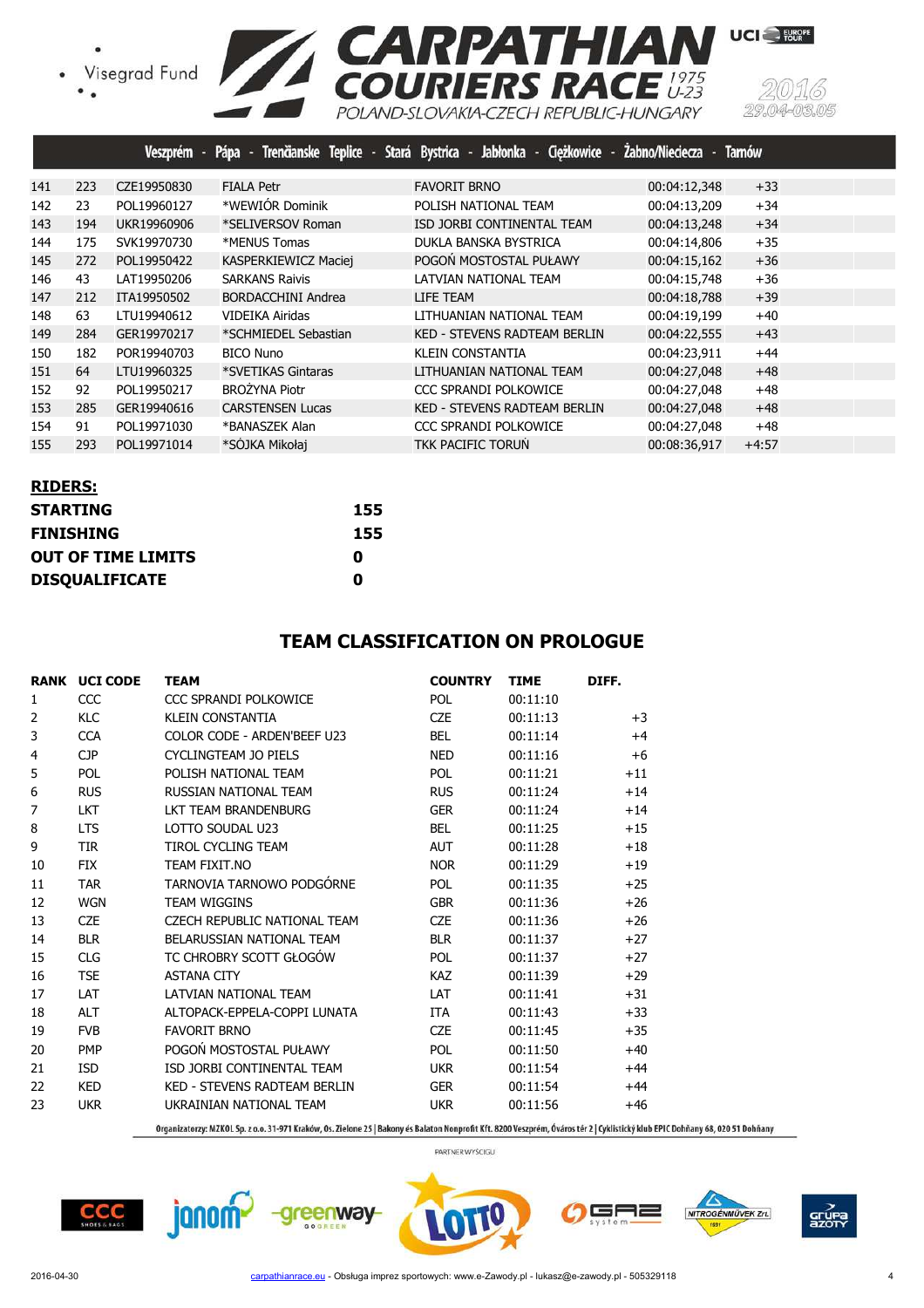



|    |            | Trenäanske Teplice -<br>Pápa -<br><b>Veszprém</b> |            | Stará Bystrica - Jabłonka - Ciężkowice | Tarnów<br>Zabno/Nieciecza<br><b>TELESCOPE</b> |
|----|------------|---------------------------------------------------|------------|----------------------------------------|-----------------------------------------------|
| 24 | <b>PAC</b> | TKK PACIFIC TORUN                                 | POL.       | 00:11:57                               | $+47$                                         |
| 25 | <b>SZB</b> | <b>SZUPER BETON</b>                               | <b>HUN</b> | 00:11:58                               | $+48$                                         |
| 26 | <b>DKB</b> | DUKLA BANSKA BYSTRICA                             | <b>SVK</b> | 00:11:59                               | $+49$                                         |
| 27 | LFT        | LIFE TEAM                                         | <b>ITA</b> | 00:11:59                               | $+49$                                         |
| 28 | <b>KYV</b> | KYIV REGIONAL TEAM                                | <b>UKR</b> | 00:12:01                               | $+51$                                         |
| 29 | <b>SVK</b> | SLOVAKIAN NATIONAL TEAM                           | <b>SVK</b> | 00:12:05                               | $+55$                                         |
| 30 | <b>MEO</b> | TEAM METALAC QUICK                                | <b>SRB</b> | 00:12:09                               | $+59$                                         |
| 31 | LTU        | LITHUANIAN NATIONAL TEAM                          | <b>LTU</b> | 00:12:13                               | $+1:03$                                       |
| 32 | <b>MUG</b> | MUGENRACE TEAM PROLOG                             | <b>HUN</b> | 00:12:16                               | $+1:06$                                       |

# **ORDER OF TECHNICAL CAR ON STAGE 1**

| ON | <b>UCI CODE</b> | TEAM                                |
|----|-----------------|-------------------------------------|
| 1  | KLC             | <b>KLEIN CONSTANTIA</b>             |
| 2  | CJP.            | CYCLINGTEAM JO PIELS                |
| 3  | <b>CCA</b>      | COLOR CODE - ARDEN'BEEF U23         |
| 4  | CCC             | <b>CCC SPRANDI POLKOWICE</b>        |
| 5  | POL             | POLISH NATIONAL TEAM                |
| 6  | <b>FIX</b>      | TEAM FIXIT.NO                       |
| 7  | TIR             | TIROL CYCLING TEAM                  |
| 8  | <b>RUS</b>      | RUSSIAN NATIONAL TEAM               |
| 9  | <b>LKT</b>      | LKT TEAM BRANDENBURG                |
| 10 | <b>CZE</b>      | <b>CZECH REPUBLIC NATIONAL TEAM</b> |
| 11 | <b>LTS</b>      | LOTTO SOUDAL U23                    |
| 12 | <b>CLG</b>      | TC CHROBRY SCOTT GŁOGÓW             |
| 13 | WGN             | <b>TEAM WIGGINS</b>                 |
| 14 | <b>DKB</b>      | DUKLA BANSKA BYSTRICA               |
| 15 | TAR             | TARNOVIA TARNOWO PODGÓRNE           |
| 16 | <b>BLR</b>      | BELARUSSIAN NATIONAL TEAM           |
| 17 | <b>TSE</b>      | <b>ASTANA CITY</b>                  |
| 18 | LAT             | LATVIAN NATIONAL TEAM               |
| 19 | <b>ALT</b>      | ALTOPACK-EPPELA-COPPI LUNATA        |
| 20 | <b>FVB</b>      | <b>FAVORIT BRNO</b>                 |
| 21 | <b>ISD</b>      | ISD JORBI CONTINENTAL TEAM          |
| 22 | PMP             | POGOŃ MOSTOSTAL PUŁAWY              |
| 23 | LFT.            | LIFE TEAM                           |
| 24 | <b>SVK</b>      | SLOVAKIAN NATIONAL TEAM             |
| 25 | <b>KED</b>      | <b>KED - STEVENS RADTEAM BERLIN</b> |
| 26 | <b>SZB</b>      | <b>SZUPER BETON</b>                 |
| 27 | <b>PAC</b>      | TKK PACIFIC TORUŃ                   |
| 28 | <b>UKR</b>      | UKRAINIAN NATIONAL TEAM             |
| 29 | LTU             | LITHUANIAN NATIONAL TEAM            |
| 30 | <b>MEO</b>      | TEAM METALAC QUICK                  |
| 31 | <b>KYV</b>      | KYIV REGIONAL TEAM                  |
| 32 | MUG             | MUGENRACE TEAM PROLOG               |

Organizatorzy: MZKOL Sp. z o.o. 31-971 Kraków, Os. Zielone 25 | Bakony és Balaton Nonprofit Kft. 8200 Veszprém, Óváros tér 2 | Cyklistický klub EPIC Dohňany 68, 020 51 Dohňany PARTNER WYŚCIGU







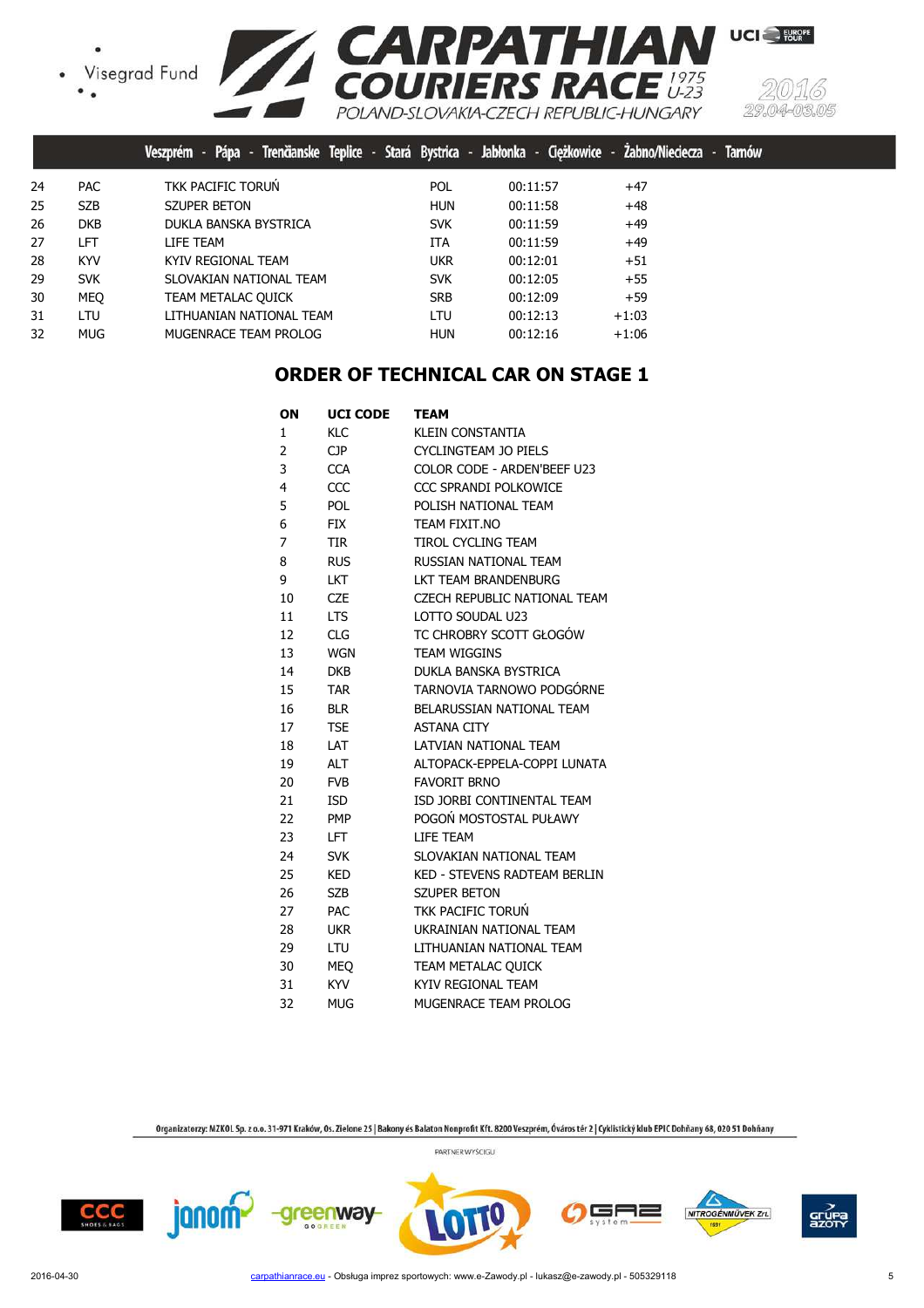

Veszprém - Pápa - Trenčianske Teplice - Stará Bystrica - Jabłonka - Cieżkowice -Żabno/Nieciecza -**Tarnów** 

# **COMMISSAIRES PANEL COMMUNIQUE**

After verification of the timekeeper sheets, there were made this corrections:

Riders:

No 91 BANASZEK Alan, POL19971030, CCC SPRANDI POLKOWICE No 92 BROŻYNA Piotr, POL19950217, CCC SPRANDI POLKOWICE No 285 CARSTENSEN Lucas, GER19940616, KED - STEVENS RADTEAM BERLIN

are credited with the time 4:27,048.

UCI Regulations, art 12.1.007 Rider: 293 SÓJKA Mikołaj, POL19971014, TKK PACIFIC TORUŃ Fine CHF 100,- and elimination from Black Jersey Classification for rest of the race

# **JERSEY HOLDERS ON STAGE**

### **Individual general classification - yellow jersey**



### **Classification by places – green jersey**



### **Mountains classification - orange jersey**



**TAMINIAUX Lionel (153) COLOR CODE - ARDEN'BEEF U23**

Organizatorzy: MZKOL Sp. z o.o. 31-971 Kraków, Os. Zielone 25 | Bakony és Balaton Nonprofit Kft. 8200 Veszprém, Óváros tér 2 | Cyklistický klub EPIC Dohňany 68, 020 51 Dohňany

PARTNER WYŚCIGU











**LOTTO**

**SCHREURS Hamish (185) KLEIN CONSTANTIA**

**GREENWAY**

**CCC**

**BAKKER Stephan (145) CYCLINGTEAM JO PIELS**